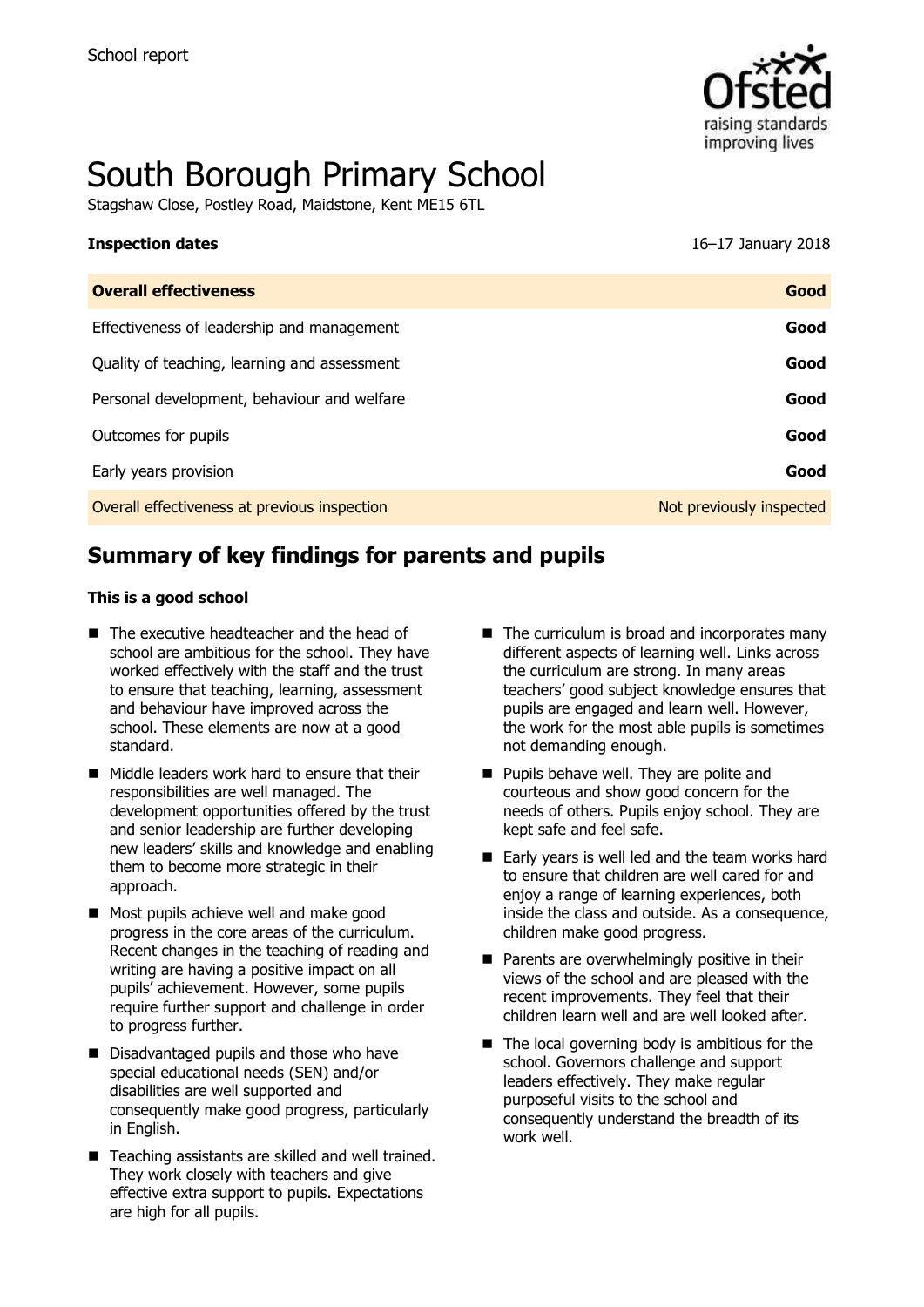

# **Full report**

### **What does the school need to do to improve further?**

- **Further develop the strategic capacity of middle leaders to ensure that the quality of** teaching and learning is maintained as the school continues to expand.
- **Embed the successful teaching of English throughout the school to ensure that pupils** of all abilities are supported appropriately.
- **Provide activities across the wider curriculum that challenge the most able pupils and** promote progress.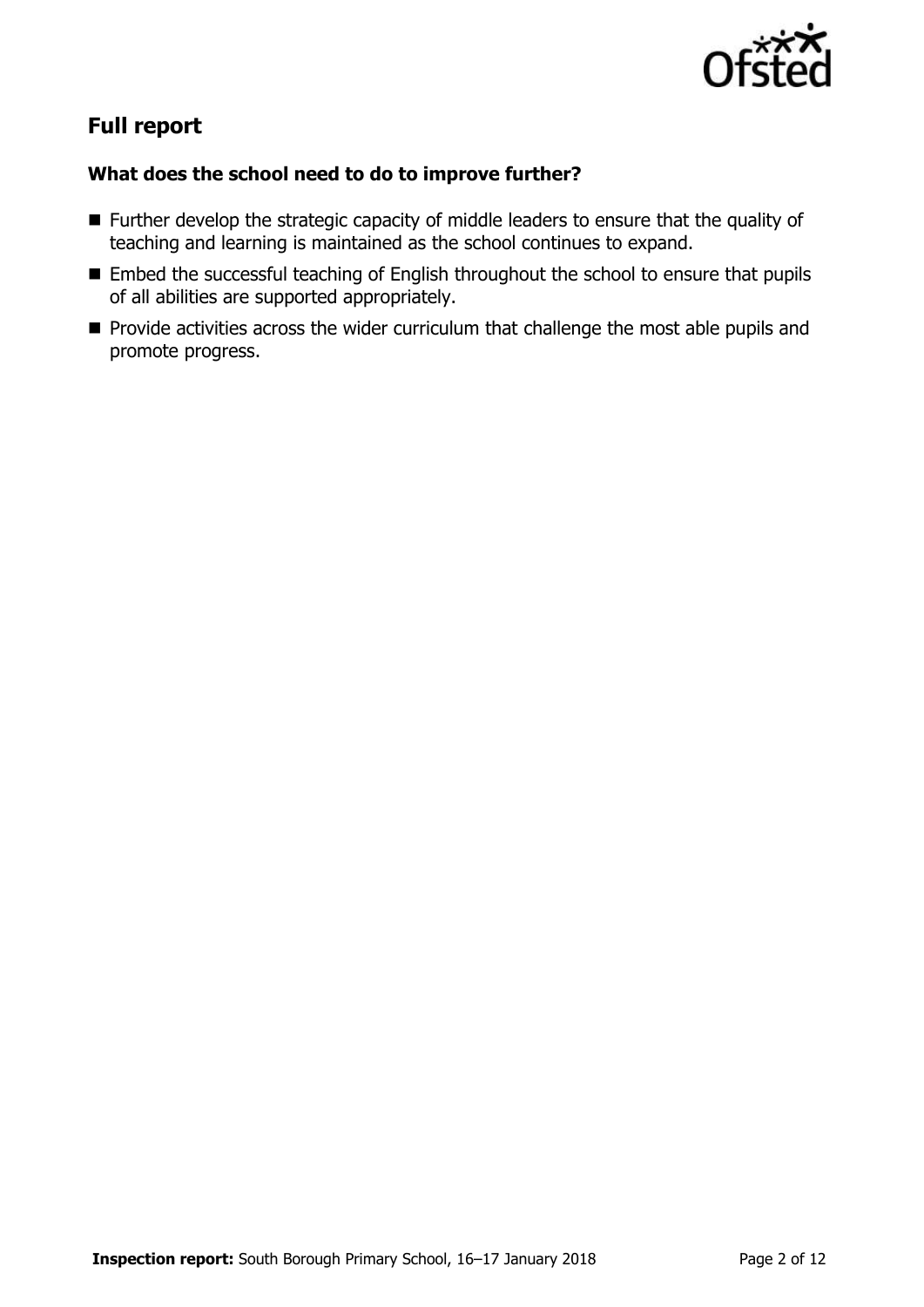

## **Inspection judgements**

#### **Effectiveness of leadership and management Good**

- The executive headteacher is ambitious for all members of the school community and has a clear vision for the future of the school. With the support of the trust and the governing body, she has created a strong and resourceful leadership team and has established high expectations and high aspiration. Alongside the head of school, the executive headteacher has created a welcoming and friendly school where staff morale is high and pupils are happy and hard-working.
- Since their appointment, senior leaders have been focused on and work effectively to bring about the improvements recommended in the previous inspection. For example, pupils' behaviour has improved. Pupils are now respectful of adults and their peers and are keen to learn. The quality of teaching is at least good across the school and, as a result, pupils are engaged, motivated and making good progress.
- Senior leaders have a clear picture of the school's strengths and areas where improvements should be made. The simple but well-considered school development plan is focused and addresses effectively the areas for improvement. Leaders rigorously review changes to assess their effectiveness, and are responsive to need.
- There is an effective training programme, supported by the trust, for all teachers and teaching assistants, linked to the school development plan and to individual needs. The special educational needs coordinator (SENCo) monitors, manages and supports teaching assistants effectively in their roles. Teaching assistants are skilled and effective and are a valuable asset in supporting pupils' learning. Teachers in the early stages of their career are supported particularly well.
- The school offers a good range and balance of subjects. In some subjects the high quality of subject knowledge and resources enthuse and motivate pupils. However, in some subject areas pupils are not always fully engaged and tasks are not challenging. Leaders are aware of this and are already planning changes to support teachers further. The curriculum is enhanced by a wide range of clubs and other activities, particularly around music, design and technology, and art.
- The school works hard to promote pupils' spiritual, moral, social and cultural development. Pupils are particularly good at listening to, and valuing, the views of others. The school prayer is referred to by pupils and features in assemblies.
- The primary physical education and sport premium is used well across the school to increase pupils' participation in sport and to help staff improve their skills and confidence in teaching physical education. Enhanced resources and specialist coaches have improved the quality of physical education within the school and the range of extra-curricular activities available.
- Leaders use the pupil premium funding well to improve the progress that disadvantaged pupils make. Leaders are skilled at identifying any barriers to learning, supporting pupils and their families effectively and sensitively. As a result, the attendance of disadvantaged pupils has improved and parents and carers are actively engaged in the school. In most year groups the attainment and progress of disadvantaged pupils are in line with or better than those of other pupils across the curriculum.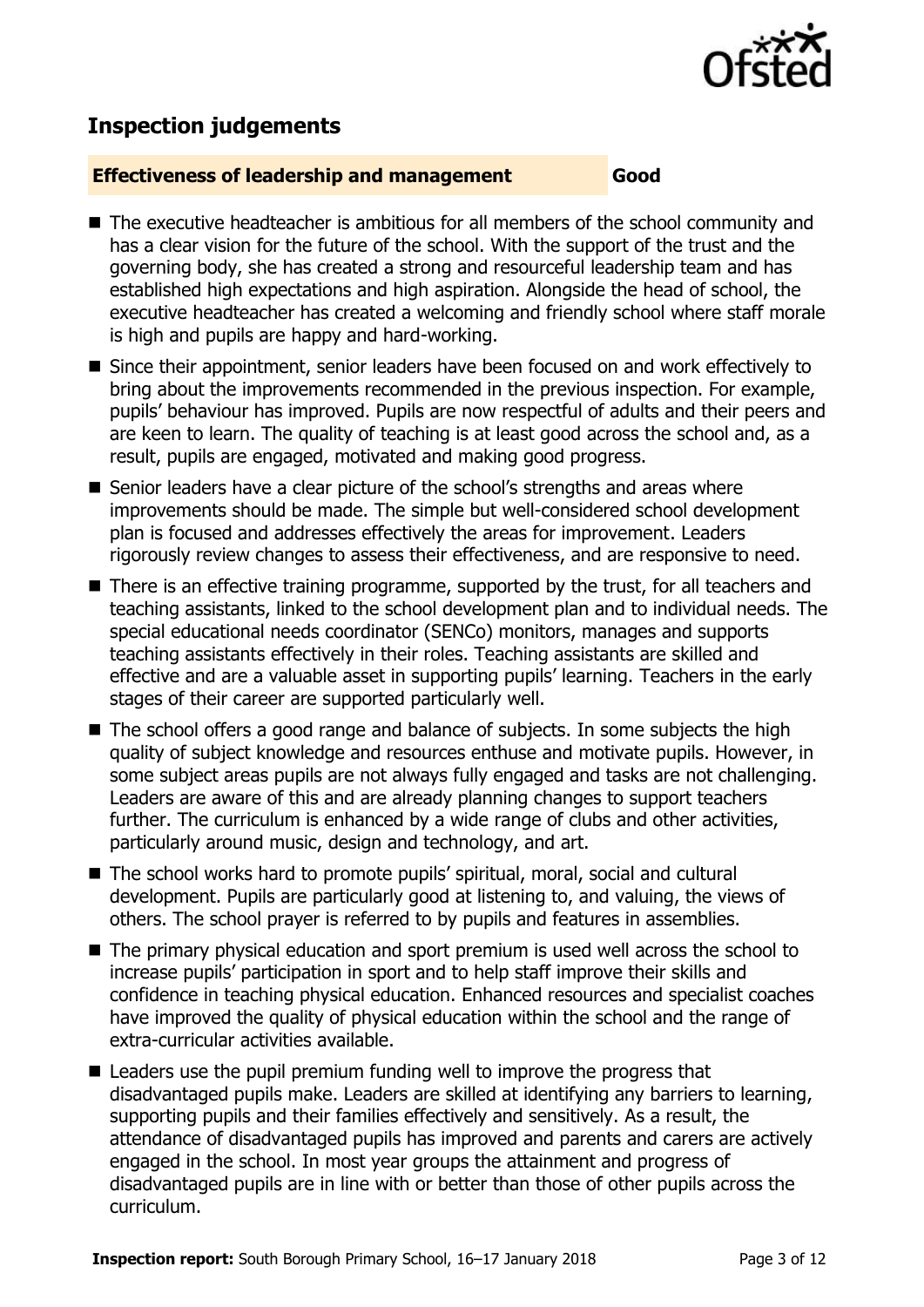

#### **Governance of the school**

- The local governing body is small but all members carry out their responsibilities with dedication, skill and knowledge. Members are well informed, enthusiastic and ambitious for the school, staff and pupils.
- Governors have welcomed the support offered by the trust and have a good understanding of the improvements that have been made because of this support. They work hard to maintain the school's individual identity and to strengthen links with the local community.
- Governors meet regularly with leaders and ask challenging questions. Members of the governing body are well informed about teaching, learning and pupils' achievement in statutory tests and across the school. They talk knowledgably about new initiatives to improve progress and the positive impact they have already had.

### **Safeguarding**

- The arrangements for safeguarding are effective. Staff are confident in identifying risks and reporting any concerns that may arise. All staff receive high-quality training on recognising any potential signs of risk. There is a comprehensive induction process for new staff to ensure that they know what to do.
- The culture of the school is caring and supportive and pupils know that staff care about them. Leaders ensure that pupils understand their role in creating a positive culture of safeguarding. Pupils feel safe in school and know how to keep themselves healthy. They can explain clearly how to keep themselves safe online, and know whom to talk to if they are worried or concerned.
- Checks on staff and other adults working in the school are rigorous and centrally managed by the trust. School records are well kept and the executive headteacher and governors regularly monitor and review these.
- The head of school, as designated safeguarding lead, works closely with the SENCo and outside agencies to ensure that pupils and their families are supported sensitively. Leaders keep careful records of this work. The planned training of a further safeguarding lead will enhance this good practice further.

#### **Quality of teaching, learning and assessment Good**

- Teaching is consistently good across the school and most pupils achieve well. Pupils can identify where they are successful in their learning and are proud of the progress that they make. Challenge is provided for most pupils in the core areas.
- The quality of writing is a strength of the school. Leaders and teachers have responded well to the last inspection report and have driven improvements in all classes. Progress from individual starting points can be seen across the school. Pupils are immersed in a wide range of exciting vocabulary and this enhances their writing. However, in some classes less-able pupils struggle to access the language and the resources they were provided with.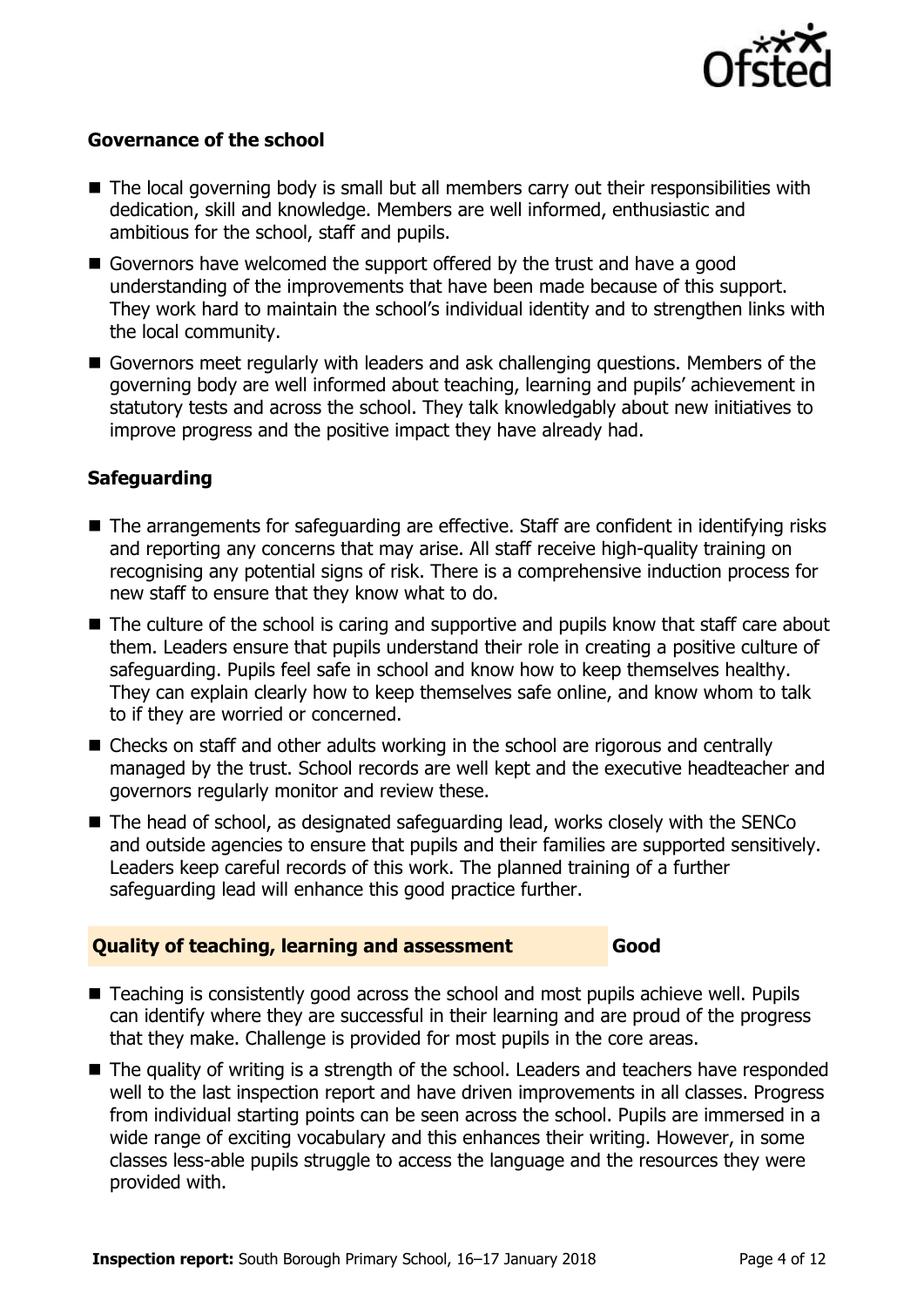

- Pupils who have SEN and/or disabilities are often given individualised work and activities that are tailored to their needs. Teaching assistants and teachers are careful to ensure that all pupils feel included in the classroom experiences and are successful.
- Relationships between staff and pupils are consistently good. Pupils enjoy their learning and are keen to discuss it with adults and their peers. Teachers and teaching assistants work hard to ensure that pupils concentrate fully on their learning and achieve as well as they can.
- $\blacksquare$  Mathematics teaching is good. The mathematics leader is supporting staff to improve progress and to help the pupils develop improved reasoning skills. Good subject knowledge and careful planning enable staff to develop pupils' understanding of concepts. Leaders recognise that more pupils should be achieving greater depth in their learning. Consequently, they have made sure that the most able pupils are increasingly challenged well. During the inspection the most able pupils were seen to enjoy grappling with challenging problem-solving activities.
- The school's recently adapted marking policy is used consistently by all teachers. Pupils have a good understanding of how their work is marked, and report that they find the feedback received from teachers helpful in improving their work. Pupils are proud of the work in their English portfolios and were keen to show inspectors the progress they had made in their writing.
- The teaching of phonics is effective and well led. Some pupils find this aspect of their learning hard, and additional support is provided for them. As a result, they achieve well by the end of Year 2. Workshops arranged by staff support parents' understanding and provide them with the skills to support their children at home.
- The school's recent focus on the teaching of reading and comprehension is rapidly improving pupils' understanding of texts. Pupils approach difficult texts confidently and can answer challenging questions. This was seen in Year 4, where pupils used their new skills effectively to explain how Lucy felt as she emerged from the wardrobe into the land of Narnia. The school's award-winning home-reading initiative has increased pupils' reading at home and helped pupils to improve their reading skills.
- A very large majority of parents who spoke to inspectors thought that their children were taught well and made good progress as a result. Some parents sought out inspectors during the inspection to provide positive comments about their child's experiences.

#### **Personal development, behaviour and welfare Good**

#### **Personal development and welfare**

- The school's work to promote pupils' personal development and welfare is good. The breakfast and after-school clubs are well attended and provide good care. Pupils enjoy their time there.
- **Pupils show great confidence and are keen to share their ideas and their thoughts.** Several parents commented on how the school positively promotes pupils' self-esteem and self-assurance. Pupils know that their teachers listen to them and care about them. They feel valued.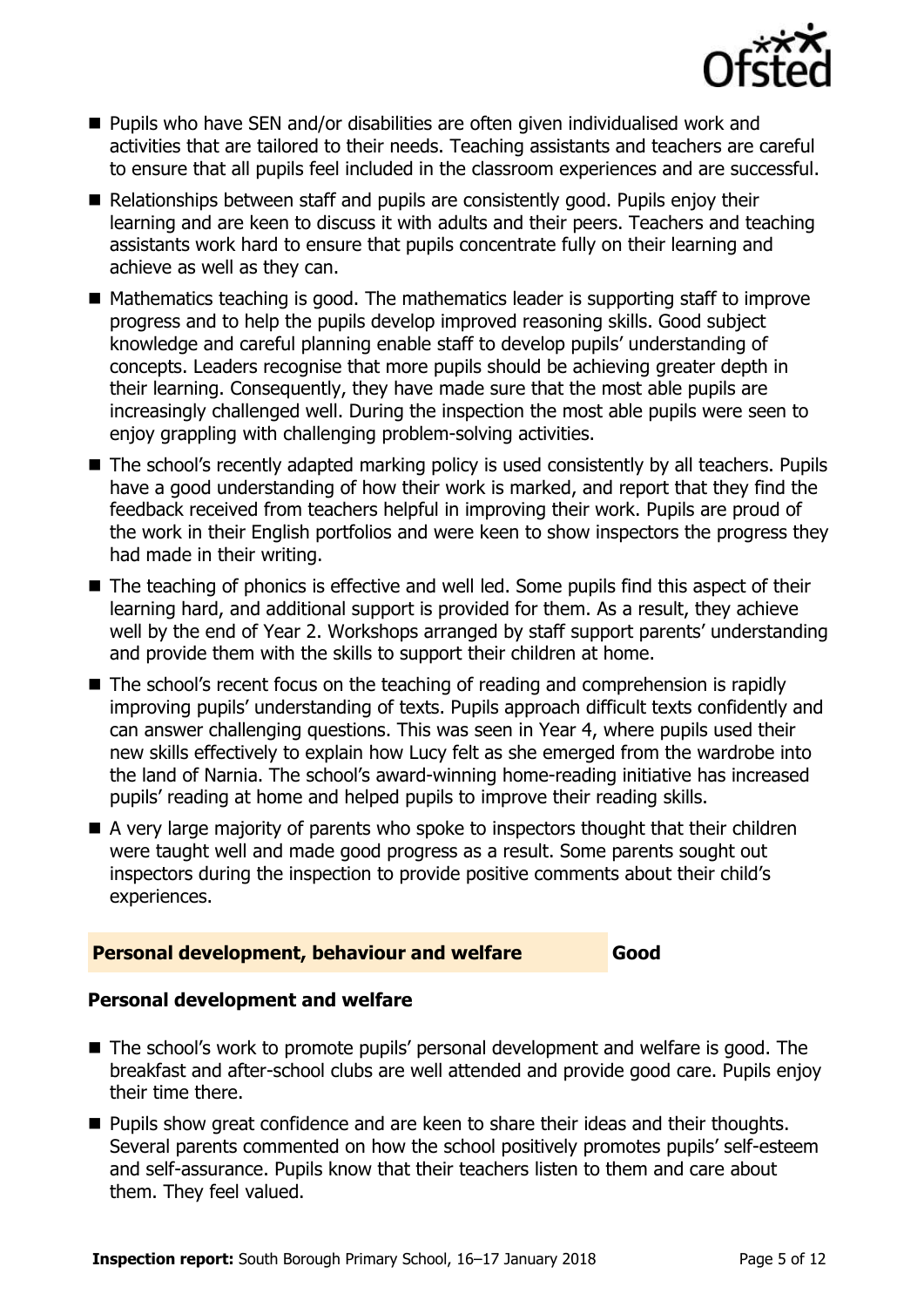

**Pupils feel very safe and secure at school. One pupil described the environment as** 'warm and friendly'. Pupils understand the safety procedures in the school and are regularly taught e-safety and road safety, ensuring that they can keep themselves safe online and in the community. Pupils know about bullying and what to do if they see or experience it. Pupils say bullying is rare but they are confident that their teachers will sort out any incidents quickly.

#### **Behaviour**

- The behaviour of pupils is good. Pupils recognise that behaviour has improved in the school and say this is because they are expected to behave and they follow the school rules. Pupils are polite and courteous and show consideration for one another as they move around the school and at playtimes. In the dining hall, they talk to each other enthusiastically and are well mannered and sociable. Older pupils are prepared to take responsibility for clearing up after lunch, or supporting younger members of the school.
- **Pupils understand how to behave in class. They settle to work quickly, and generally** persevere with activities. They collaborate well, sharing ideas and resources sensibly. Occasional instances of low-level disruption are managed well by staff and cause minimal disruption to others' learning.
- Pupils like school and attend regularly. Attendance is above the national average, and senior leaders continue to work at improving this further by giving out awards and engaging parents.

#### **Outcomes for pupils Good**

- Assessment information provided by the school and the work in pupils' books indicate that the large majority of pupils, especially lower- and middle-ability pupils, are making good progress in reading, writing and mathematics. Pupils have benefited from new initiatives in the teaching of reading and writing, a well-planned curriculum and good teaching.
- In the most recent assessments at the end of Year 2 and Year 6, pupils achieved standards that were at or above the national average in reading, writing and mathematics, and were well prepared for the next stage of their education. Assessment information and pupils' books show that the achievement of current pupils across the school is good.
- $\blacksquare$  Evidence in books shows that pupils in most years are being given more opportunities to work at a higher standard across the curriculum and practise their skills to deepen their knowledge. This has accelerated their progress. However, activities for the most able pupils in the wider curriculum are sometimes too easy. As a result, they do not make as much progress as they might.
- Disadvantaged pupils are making good progress as a result of carefully targeted support either in lessons or to support their needs outside of school. Pupils who have SEN and/or disabilities are also making progress as a result of good teaching and effective, targeted support from additional adults.
- The proportion of pupils who achieved the expected standard in the phonics screening check fell in 2017 but was in line with the national average. School leaders are fully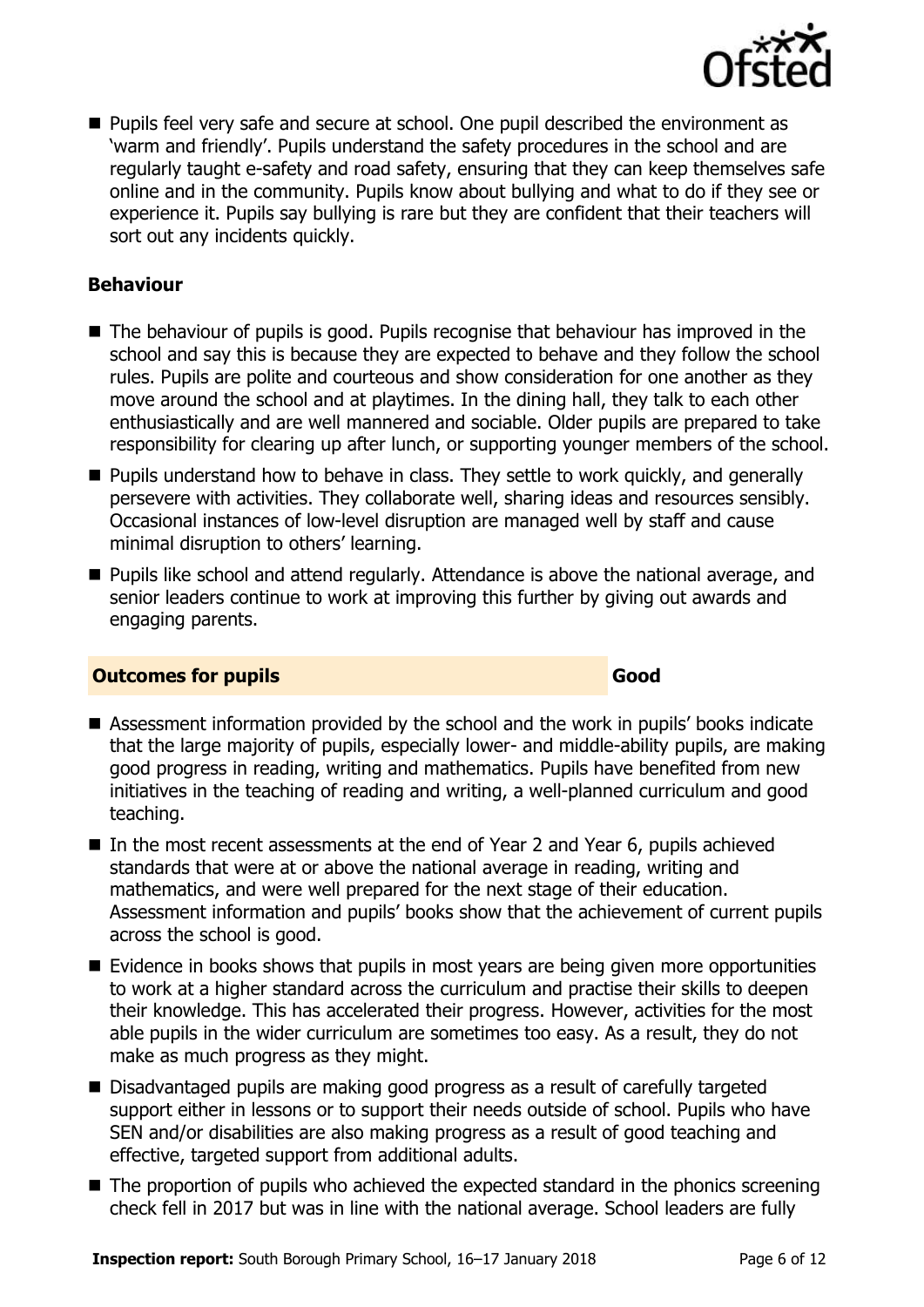

aware of this fall and strategies have rapidly been put in place to support learning through Year 2. When pupils read to the inspector they showed developing phonic skills and fluency appropriate for their age.

- **Pupils' progress is monitored closely by class teachers, together with the head of** school and the SENCo. Pupils in danger of falling behind are given well-targeted support so that they catch up quickly. A wide range of strategies are used successfully to support disadvantaged pupils and pupils who have SEN and/or disabilities. Senior leaders check the impact of planned support to ensure that it is making a positive difference.
- Pupils who speak English as an additional language make very good progress in response to the close attention that teachers pay to the welfare and learning needs of individuals.

#### **Early years provision Good Good**

- Leadership of the early years is good. Supported by the trust, the early years leader has a firm grasp of the strengths and weaknesses of the provision and is able to support her staff team well. She has made appropriate changes to the provision to accommodate the additional 30 children who were admitted to Reception this year, and has maintained a stimulating and enabling environment.
- The majority of pupils enter the Reception Year with skills that are typically below expectations for their age. Teachers focus on the children gaining self-care skills and independence in the first few weeks, and last year all of the children reached the expected levels for their personal, social and emotional development. Many children have English as an additional language. As a consequence, practitioners ensure that vocabulary and language is given high priority and that the children have many opportunities to read and write.
- Teaching and learning is good across all classes in the early years. Teachers plan tasks that are well matched to the needs of the children. This enables them to make strong progress. In 2017 the proportion of children achieving a good level of development was above the national average. As a result, children leave the early years well prepared for Year 1.
- Children learn and play cheerfully together, making creative use of the inside and the outside learning areas. During the inspection the outdoor role-play area was 'Handa's pop-up fruit and vegetable store', which related to their class storybook. Children were enthusiastically buying and selling real fruit and vegetables. In another area children were cutting out shapes to create plates of 'healthy food' and writing down the names of the food.
- Relationships between adults and children are good and, as a result, children are happy and behave well. They are proud of their work and confidently show it to others. Children are kept safe and are well cared for. Safeguarding procedures are effective and welfare requirements are met fully.
- Parents are encouraged to play an active part in their children's education in early years. Nursery staff have good relationships with parents and are actively involved in the children's transition to Reception. A variety of activities, including 'stay and play', visits to other nurseries and home visits, ensure that teachers know the children before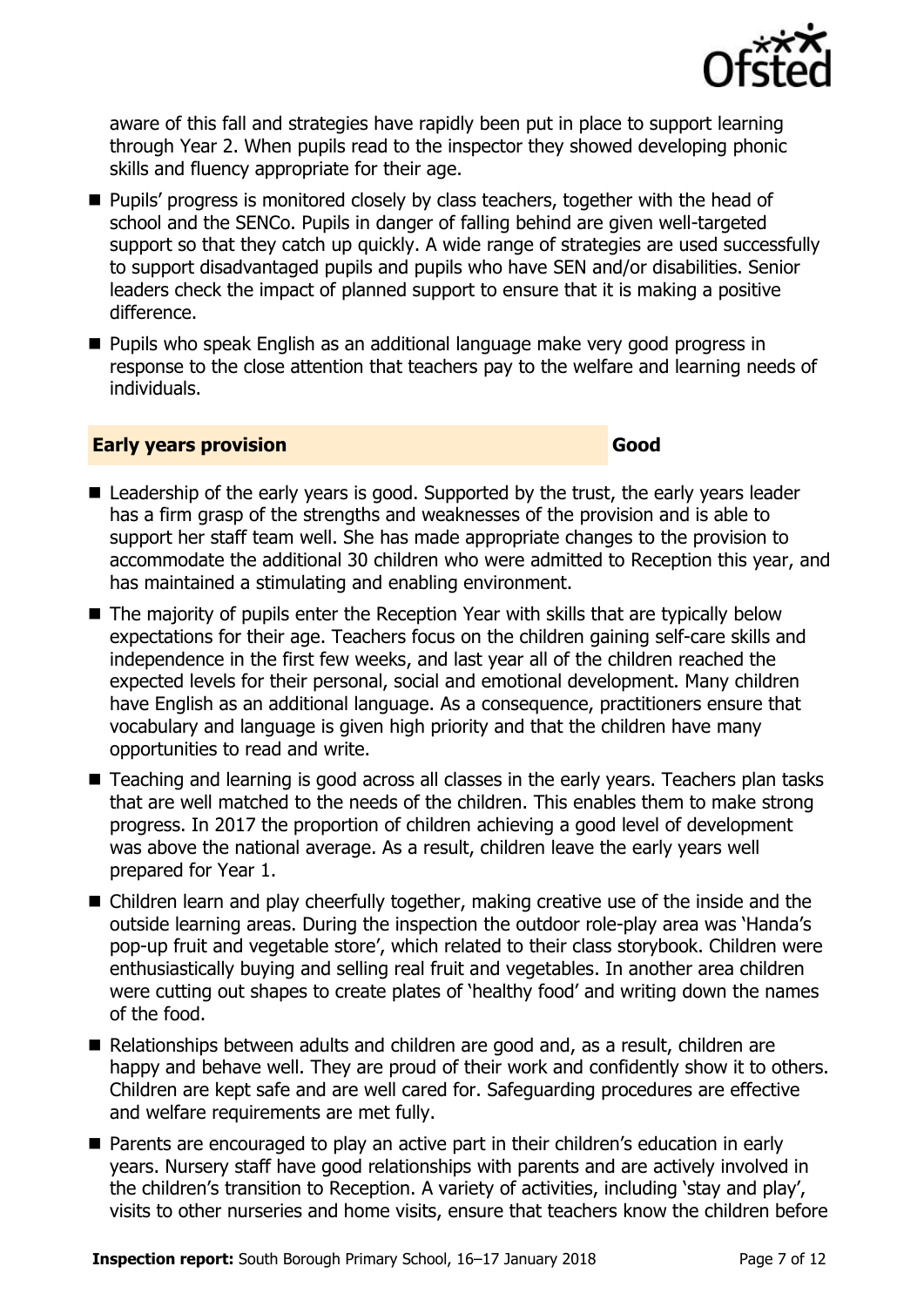

the beginning of the year and are able to plan effectively to meet their individual needs. Parents are overwhelmingly positive about the early years provision and the speed with which their children have settled.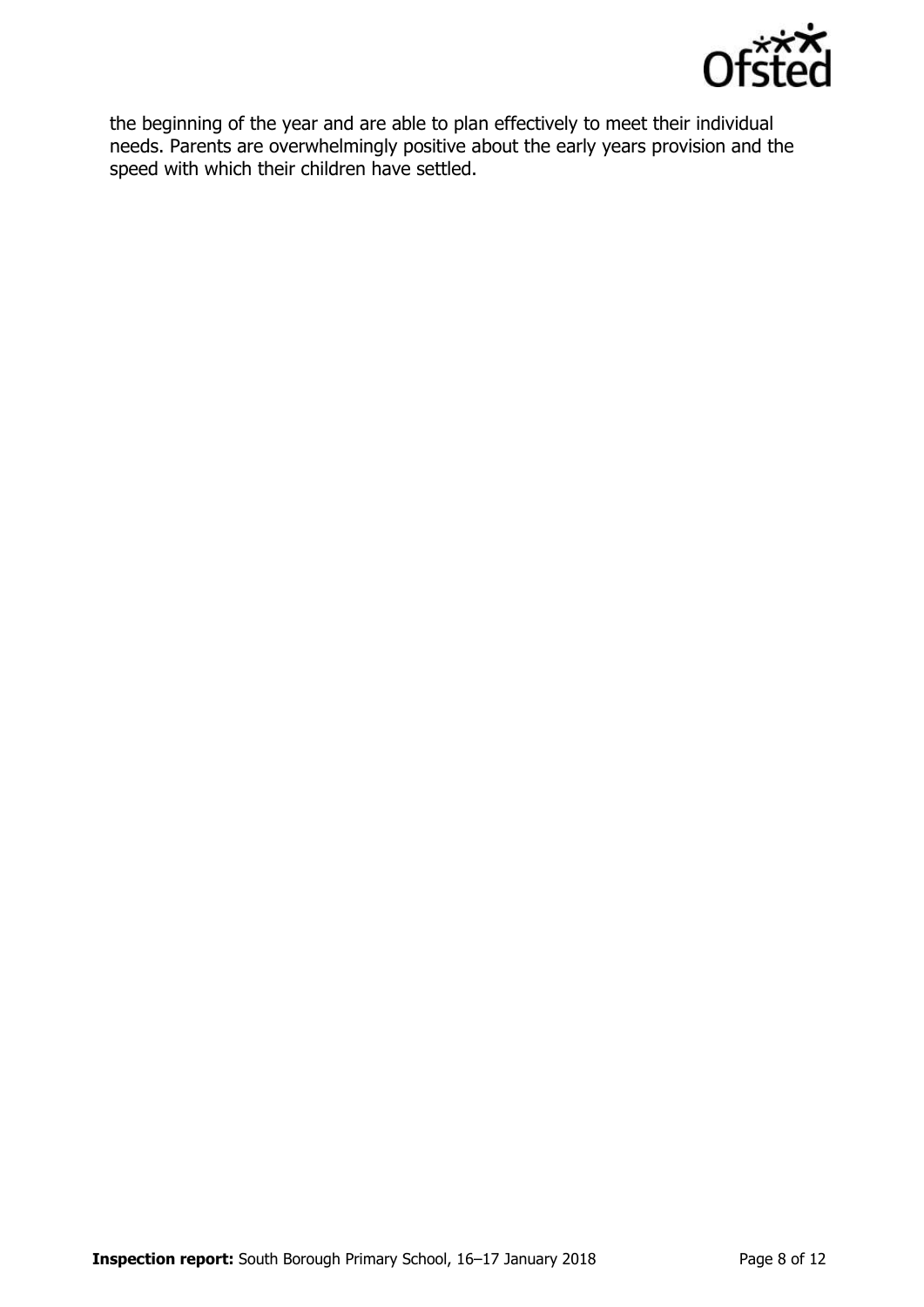

# **School details**

| Unique reference number  | 141650   |
|--------------------------|----------|
| Local authority          | Kent     |
| <b>Inspection number</b> | 10040891 |

This inspection of the school was carried out under section 5 of the Education Act 2005.

| Type of school                      | Primary                        |
|-------------------------------------|--------------------------------|
| School category                     | Academy converter              |
| Age range of pupils                 | 3 to 11                        |
| Gender of pupils                    | Mixed                          |
| Number of pupils on the school roll | 335                            |
| Appropriate authority               | Board of trustees              |
| Chair                               | Mr Jim Johnson                 |
| <b>Executive headteacher</b>        | Mrs Jeannine Olivier           |
| Head of school                      | Mrs Tina Oakley                |
| Telephone number                    | 01622 752 161                  |
| Website                             | www.southboroughprimary.org.uk |
| <b>Email address</b>                | headteacher@sbps.kent.sch.uk   |
| Date of previous inspection         | Not previously inspected       |

#### **Information about this school**

- South Borough Primary School is an average-sized primary school. Following the inspection of the predecessor school, the school converted to become an academy in 2015 and is part of the Swale Academies Trust. The trust provides development opportunities across all aspects of the school. Some financial and human resource processes are centralised.
- The school is in the process of expanding from one-form to two-form entry. Years 3 to 6 currently contain one class per year group and Years 1 and 2 have two classes each. Reception currently has three classes as the school was requested to take an additional class for this academic year. The school has 26 nursery places in the morning and afternoon and children attend full or part time.
- The proportion of pupils who speak English as an additional language is above the national average and increasing.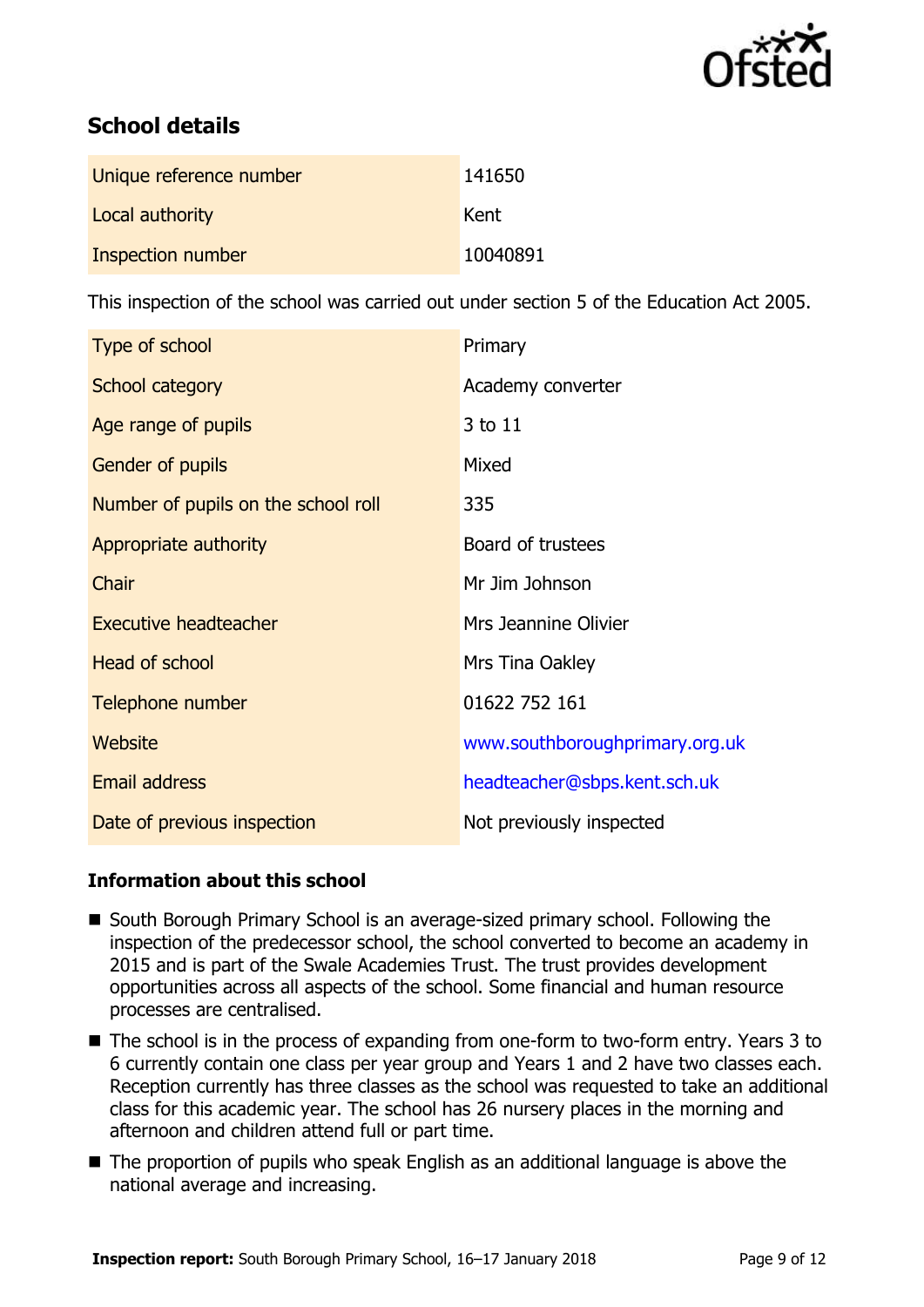

- The proportion of pupils who are known to be eligible for the pupil premium is broadly average.
- $\blacksquare$  The proportion of pupils who have SEN and/or disabilities is broadly average. More than half of these pupils have speech, language and communication difficulties or a moderate learning difficulty.
- The school meets the government's current floor standards, which set the minimum expectations for pupils' attainment and progress.
- The headteacher was appointed as the acting headteacher in 2013, became the substantive headteacher in 2015 and is now the executive headteacher, with responsibility for another school within the Swale Academies Trust. The head of school takes responsibility for the day-to-day running of the school, including assessment and the use of pupil premium. A deputy headteacher, who is employed by the trust, works across three schools. As part of the senior leadership team he takes responsibility for the core curriculum areas of English and mathematics at South Borough Primary School, the assessment of newly qualified teachers, and trainee teachers under the School Direct scheme.
- The school runs a breakfast and after-school club for five days a week.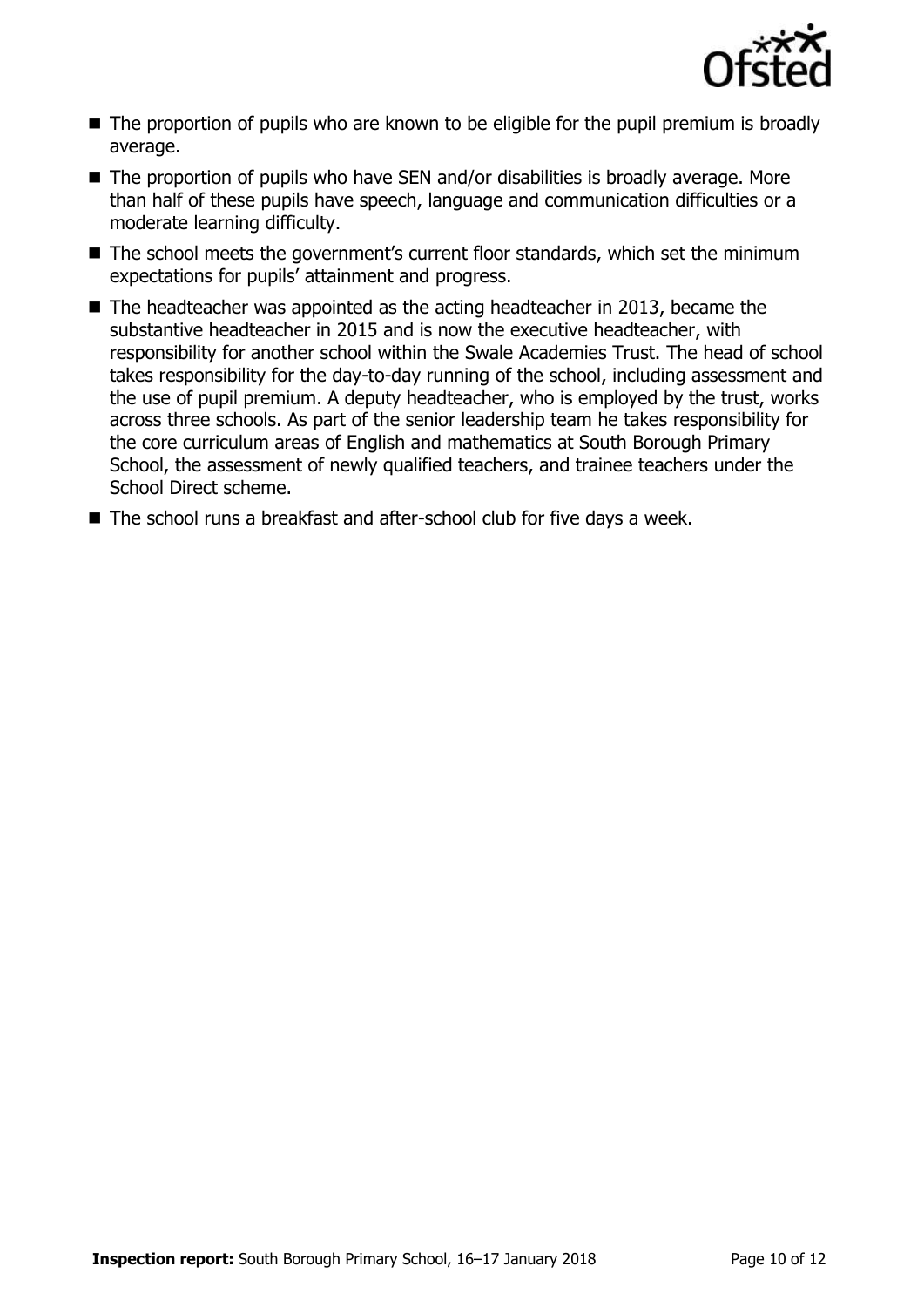

# **Information about this inspection**

- The inspectors observed lessons throughout the school jointly with the executive headteacher, the head of school and the trust's deputy headteacher. Inspectors also visited the breakfast and after-school clubs, and watched the pupils at playtime and lunchtime.
- $\blacksquare$  Meetings were held with the leadership team, middle leaders and newly qualified teachers.
- $\blacksquare$  A meeting was held with six members of the local governing body.
- The lead inspector met with a representative of the Swale Academies Trust.
- A number of documents were scrutinised, including the school's own information about pupils' learning and progress, planning and monitoring documents, minutes of governing body meetings, the development plan, records relating to behaviour and attendance and safeguarding information.
- The inspectors took account of the 46 responses to the Ofsted online questionnaire, Parent View. They also met informally with parents and took account of letters and emails.
- The inspectors took account of 25 responses to the staff questionnaire.
- Inspectors spoke with staff and took account of their views.
- Inspectors listened to pupils read, and met with groups of pupils and took account of their views.

#### **Inspection team**

| <b>Tracy Good, lead inspector</b> | <b>Ofsted Inspector</b> |
|-----------------------------------|-------------------------|
| James Freeston                    | <b>Ofsted Inspector</b> |
| <b>Matthew Brown</b>              | <b>Ofsted Inspector</b> |